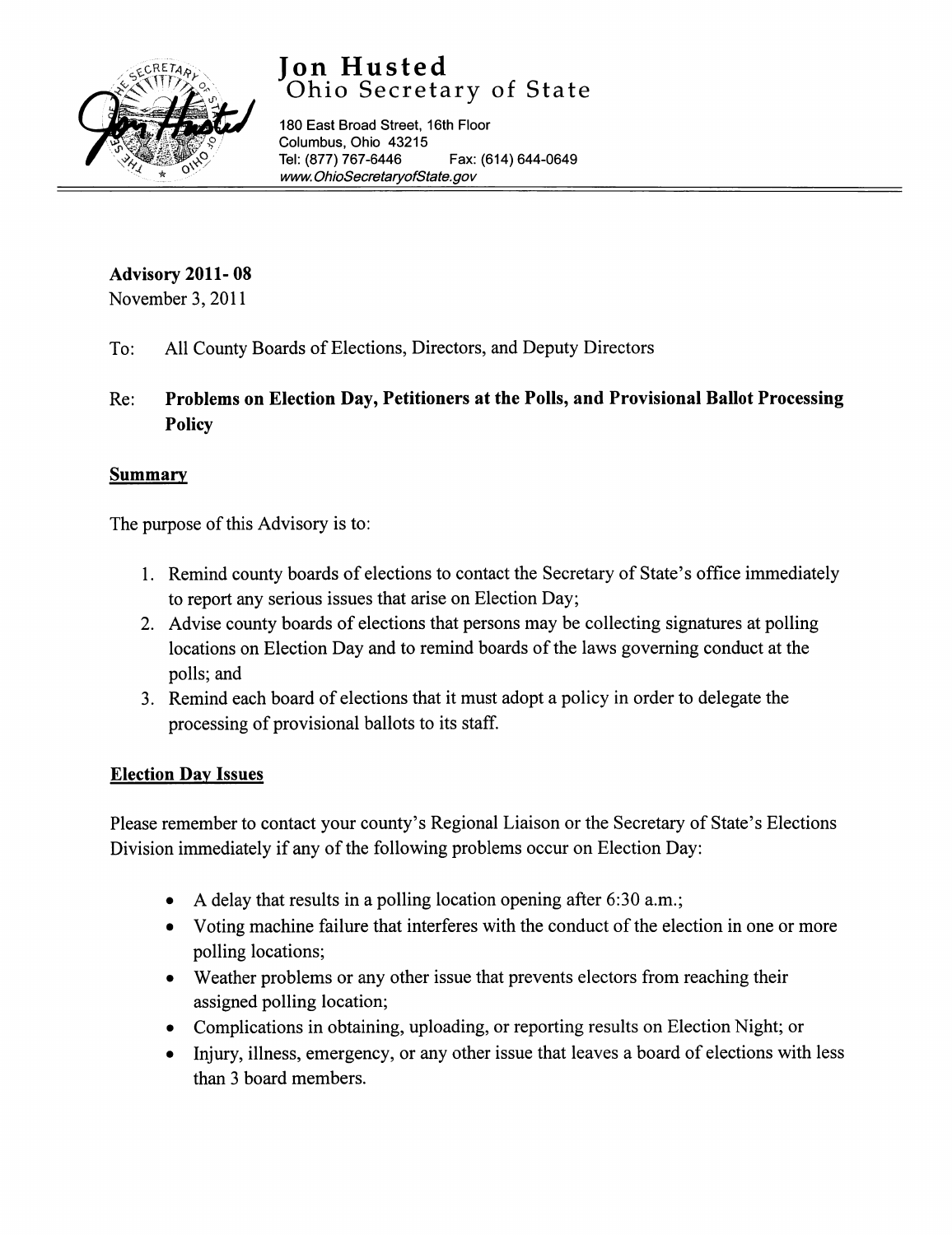#### **Collecting Signatures at the Polls**

Currently, there are several groups that are circulating petitions for statewide issues. One or more of these groups may station petitioners outside of polling locations in your county on Election Day. Please be advised that petitioners may collect signatures outside of a polling location as long as their conduct does not violate Ohio law.

Petitioners may not enter a polling location for the purpose of soliciting signatures. R.C.3501.35(B) provides that "no person who is not an election official, employee, observer, or police officer shall be allowed to enter the polling place during the election, except for the purpose of voting or assisting another person to vote \* \* \*."

Secondly, petitioners may not collect signatures within the "neutral zone" outside of a polling location. The "neutral zone" is that area between the polling location and the two small United States flags (placed 100 feet from the polling location on the thoroughfares or walkways leading to the polling location) or between the polling location and within 10 feet of any elector waiting in line to vote if the line of electors extends beyond the flags. No one, other than an election official, observer, police officer, or an elector waiting to mark, marking, or casting his/her ballot, may "loiter, congregate, or engage in any kind of election campaigning" within the area marked off by the U.S. flags or within 10 feet of any elector waiting in line to vote if the line extends beyond the flags. R.C. 3501.30(A)(4); R.C.3501.35(A).

Finally, petitioners may not hinder an elector from entering or leaving a polling location or interfere with the conduct of the election.  $R.C.3501.35(A)(2)$ ;  $R.C.3599.24$ ;  $R.C.3599.26$ .

Boards should advise poll workers to contact the board of elections office or the appropriate law enforcement official immediately if they experience a problem with the conduct of any person at a polling location.

#### **Provisional Ballot Policy**

Members of a county board of elections are responsible for determining the eligibility of all provisional ballots cast in the county. R.C.3505.183(D). A board is permitted to delegate the processing (and some aspects of the counting) of provisional ballots to its staff as long as it has adopted a policy allowing for such delegation. Secretary of State Directive 2010-96 defines the terms "processing" and "counting" as they relate to provisional ballots.

The policy must set forth the procedures for processing provisional ballots and for making recommendations to the board as to the eligibility of ballots to be counted. Recommendations to the board on the eligibility of ballots to be counted may be made either on an individual basis or